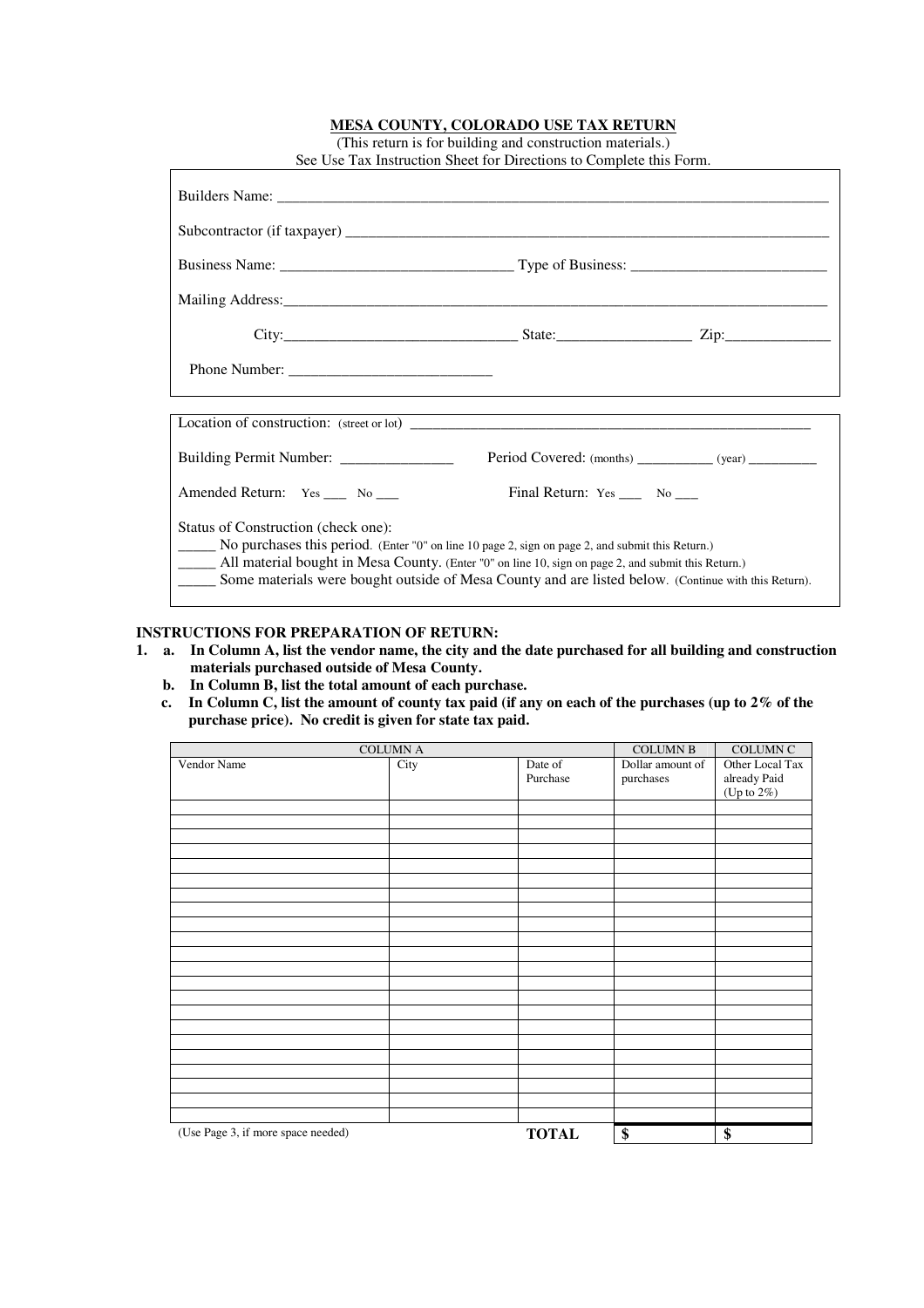| Page 2 | <b>Building Permit Number:</b> |
|--------|--------------------------------|
|        |                                |

#### **MESA COUNTY, COLORADO USE TAX RETURN**

#### **INSTRUCTIONS FOR PREPARATION OF RETURN: (Continued)**

| 2  |                                                                                                                                                                             |                 | $2 \text{ }$                              |
|----|-----------------------------------------------------------------------------------------------------------------------------------------------------------------------------|-----------------|-------------------------------------------|
| 3  | Enter 2% of total purchases (2% of line 2). This is the tax due before credits                                                                                              |                 | $3\overline{\smash{\circ}}\hspace{0.1cm}$ |
| 4  |                                                                                                                                                                             |                 |                                           |
| 5  | Subtract local tax paid from the tax due before credits. (Subtract line 4 from line 3).                                                                                     |                 | $5\%$                                     |
| 6  | If this return was filed after the $15th$ of the month for the preceding month:<br>a.<br>Enter the interest fee of $0.5\%$ per month (0.5% of line 5 for each overdue<br>b. | <b>6a</b><br>6b | \$<br>\$                                  |
| 7  | Enter the sum of : the tax due, the penalty, and the interest charges (Add lines 5., 6a. and                                                                                |                 | $7 \text{ s}$                             |
| 8  |                                                                                                                                                                             |                 |                                           |
| 9  | If line 7 is less than line 8, subtract line 7 from line 8 and enter                                                                                                        |                 |                                           |
| 10 | If line 7 is greater than or equal to line 8, subtract line 8 from line 7 and enter tax due.                                                                                | $10-1$          | - \$                                      |

Submit payment with this return if line 10 is greater than \$1.00.

Submit this Return if line 9 is greater than \$1.00 and this is an Amended Return. A refund will be processed and mailed to the address on the Return, unless instructed otherwise.

Remittance may be cash, check, or money order. DO NOT MAIL CASH. Make check or money order payable to: Mesa County Treasurer. Returns and payments may be mailed or hand-carried to the Treasurer's Office.

#### **Mesa County Treasurer Dept. 5027 P.O. Box 20,000 Grand Junction, CO 81502-5001**

#### CERTIFICATION:

I herby certify that I have examined this Return and that to the best of my knowledge and belief it is true and complete Return made in good faith for the period stated.

| <b>Authorized Signature</b>                | <b>Title</b> | Date        |  |  |
|--------------------------------------------|--------------|-------------|--|--|
| <b>OFFICIAL USE ONLY</b>                   |              |             |  |  |
| Check, Money Order, or Cash Receipt Number |              | Return Date |  |  |
| CO Date                                    |              | Accepted by |  |  |